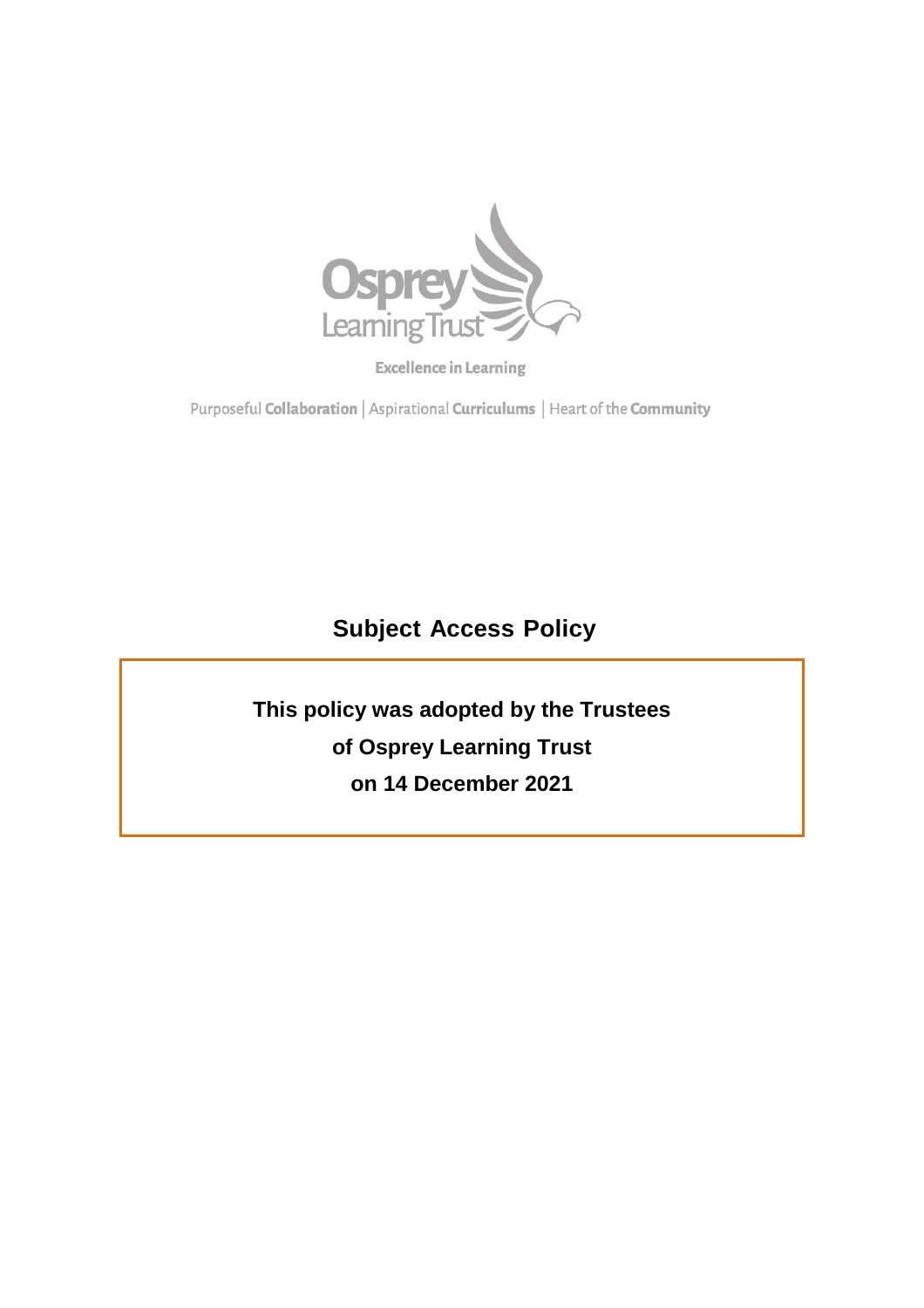# **Receiving and responding to Subject Access Requests**

# **1. Scope and Requirements**

1.1. All **Data Subjects** have rights of access to their **personal data**. This document sets out the procedure to be followed in relation to any requests made for the disclosure of **personal data processed** by the Osprey Learning Trust.

#### **2. Definition of data protection terms**

2.1. All defined terms in this policy are indicated in bold text, and a list of definitions is included in Annex 1 to this policy.

#### **3. Recognising a subject access request**

- 3.1. As the Osprey Learning Trust **processes personal data** concerning **data subjects**, those **data subjects** have the right to access that **personal data** under Data Protection law. A request to access this personal data is known as a subject access request or SAR.
- 3.2. A **data subject** is generally only entitled to access their own **personal data**, and not to information relating to other people.
- 3.3. Any request by a **data subject** for access to their **personal data** is a SAR. This includes requests received in writing, by email, and verbally.
- 3.4. If any member of our **Workforce** receives a request for information they should inform the Data Protection Officer ("DPO") as soon as possible. Our DPO is Mr Scott Deeming, and he can be contacted by email at: [DPO@ospreylearningtrust.co.uk](mailto:scott.deeming@teignmouth.devon.sch.uk)
- [o](mailto:scott.deeming@teignmouth.devon.sch.uk)r by post to: the Osprey Learning Trust, Teignmouth Community School, Exeter Road, Teignmouth, Devon TQ14 9HZ
- 3.5. In order that the Osprey Learning Trust is properly able to understand the nature of any SAR and to verify the identity of the requester, any requester making a request verbally should be asked to put their request in writing and direct this to the DPO. This can only be requested and not a condition of processing the request.
- 3.6. A SAR will be considered and responded to in accordance with the Data Protection Law.
- 3.7. Any SAR must be notified to the DPO at the earliest opportunity.

# **4. Verifying the identity of a Requester**

- 4.1. The Osprey Learning Trust is entitled to request additional information from a requester in order to verify whether the requester is in fact who they say they are.
- 4.2. Where the Osprey Learning Trust has reasonable doubts as to the identity of the individual making the request, evidence of identity may be established by production of two or more of the following: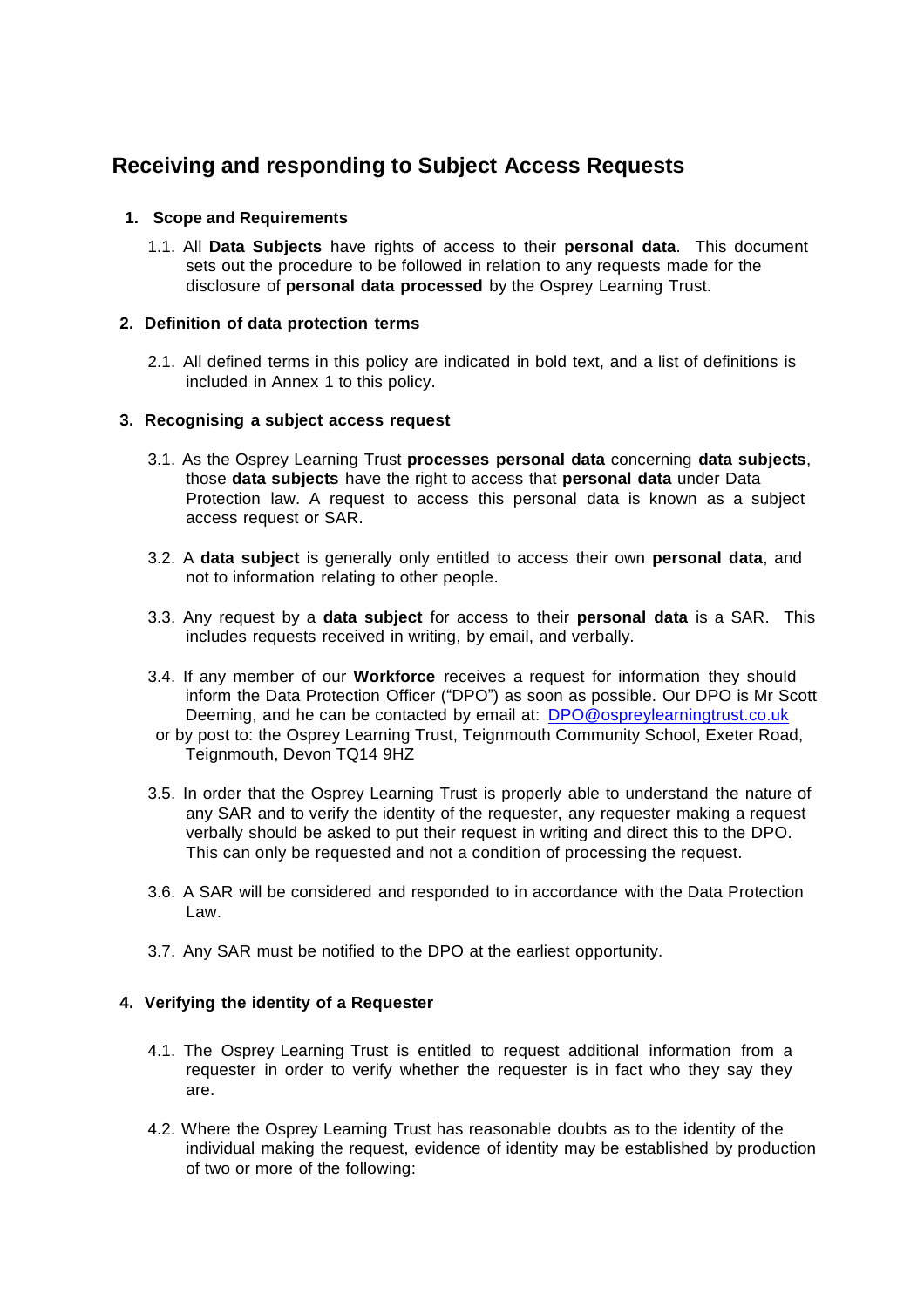- 4.2.1. Current passport
- 4.2.2. Current driving license
- 4.2.3. Recent utility bills with current address
- 4.2.4. Birth/marriage certificate
- 4.2.5. P45/P60
- 4.2.6. Recent credit card or mortgage statement
- 4.3. If the Osprey Learning Trust is not satisfied as to the identity of the requester then the request will not be complied with, so as to avoid the potential for an inadvertent disclosure of **personal data** resulting to a data breach.

#### **5. Fee for Responding to Requests**

- 5.1. The Osprey Learning Trust will usually deal with a SAR free of charge.
- 5.2. Where a request is considered to be manifestly unfounded or excessive, a fee may be requested. Alternatively the Osprey Learning Trust may refuse to respond to the request. If a request is considered to be manifestly unfounded or unreasonable the Osprey Learning Trust will inform the requester why this is considered to be the case.

#### **6. Time Period for Responding to a SAR**

- 6.1. The Osprey Learning Trust has one month to respond to a SAR. This will run from the later of a. the date of the request, b. the date when any additional identification (or other) information requested is received, or c. payment of any required fee.
- 6.2. In circumstances where the Osprey Learning Trust is in any reasonable doubt as to the identity of the requester, this period will not commence unless and until sufficient information has been provided by the requester as to their identity, and in the case of a third party requester the written authorisation of the **data subject** has been received (see below in relation to sharing information with third parties).
- 6.3. The period for response may be extended by a further two calendar months in relation to complex requests. What constitutes a complex request will depend on the particular nature of the request. The DPO must always be consulted in determining whether a request is sufficiently complex as to extend the response period.
- 6.4. Where a request is considered to be sufficiently complex as to require an extension of the period for response, the Osprey Learning Trust will notify the requester within one calendar month of receiving the request, together with reasons as to why this is considered necessary.
- 6.5. A request may be received during or less than one month prior to a school holiday. Where a request is made prior to a holiday period the Osprey Learning Trust will seek to respond prior to that holiday commencing, however where this is not possible then the Osprey Learning Trust will inform the requester that this is the case.
- 6.6. Requests received during extended holiday periods may not be able to be responded to within the one month response period. The Osprey Learning Trust will in those circumstances send out an initial acknowledgement of the request as set out in Annex 1, followed by a further acknowledgment as soon as possible following commencement of the next term setting out details of when a full response will be provided (being not more than one month of commencement of that term).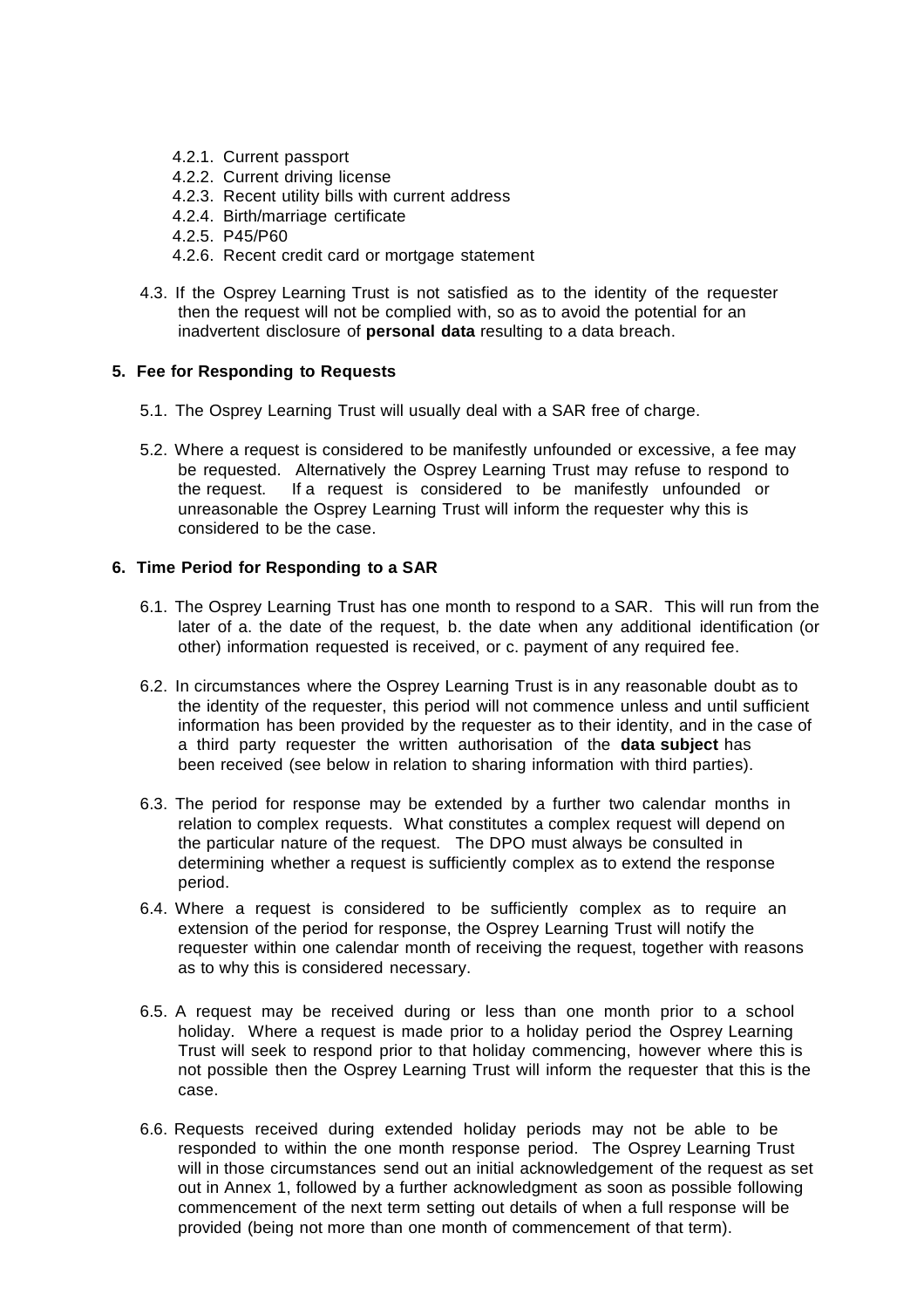#### **7. Form of Response**

7.1. A requester can request a response in a particular form. In particular where a request is made by electronic means then, unless the requester has stated otherwise, the information should be provided in a commonly readable format.

#### **8. Sharing Information with Third Parties**

- 8.1. **Data subjects** can ask that members of OLT share their **personal data** with another person such as an appointed representative (in such cases you should request written authorisation signed by the **data subject** confirming which of their **personal data** they would like you to share with the other person).
- 8.2. Equally if a request is made by a person seeking the **personal data** of a **data subject**, and which purports to be made on behalf of that **data subject**, then a response must not be provided unless and until written authorisation has been provided by the **data subject**. The Osprey Learning Trust should not approach the **data subject** directly but should inform the requester that it cannot respond without the written authorisation of the **data subject**.
- 8.3. If the Osprey Learning Trust is in any doubt or has any concerns as to providing the **personal data** of the **data subject** to the third party, then it should provide the information requested directly to the **data subject**. It is then a matter for the **data subject** to decide whether to share this information with any third party.
- 8.4. **Personal data** belongs to the **data subject**, and in the case of the **personal data** of a child regardless of their age the rights in relation to that **personal data** are theirs and not those of their parents. Parents, in most cases, do not have automatic rights to the **personal data** of their child.
- 8.5. However there are circumstances where a parent can request the **personal data**  of their child without requiring the consent of the child. This will depend on the maturity of the child and whether the Osprey Learning Trust is confident that the child can understand their rights. Generally where a child is 12 years of age or under of age they are deemed not to be sufficiently mature as to understand their rights of access and a parent can request access to their **personal data** on their behalf.

Learning Trust is confident that they understand their rights, and there is no reason to believe that the child does not have the capacity to make a request on their own behalf, the Osprey Learning Trust will require the written authorisation of the child before responding to the requester, or provide the **personal data** directly to the child in accordance with the process above.

- 8.6 In relation to a child 13 years of age or older, then provided that the Osprey Learning Trust is confident that they understand their rights, and there is no reason to believe that the child does not have the capacity to make a request on their own behalf, the Osprey Learning Trust will require the written authorisation of the child before responding to the requester, or provide the **personal data** directly to the child in accordance with the process above.
- 8.7. A data subject may ask a third party (eg a relative, friend or solicitor) to make a SAR on their behalf. Before responding, you need to be satisfied that the third party making the request is entitled to act on behalf of the individual. It is the third party's responsibility to provide evidence of their authority.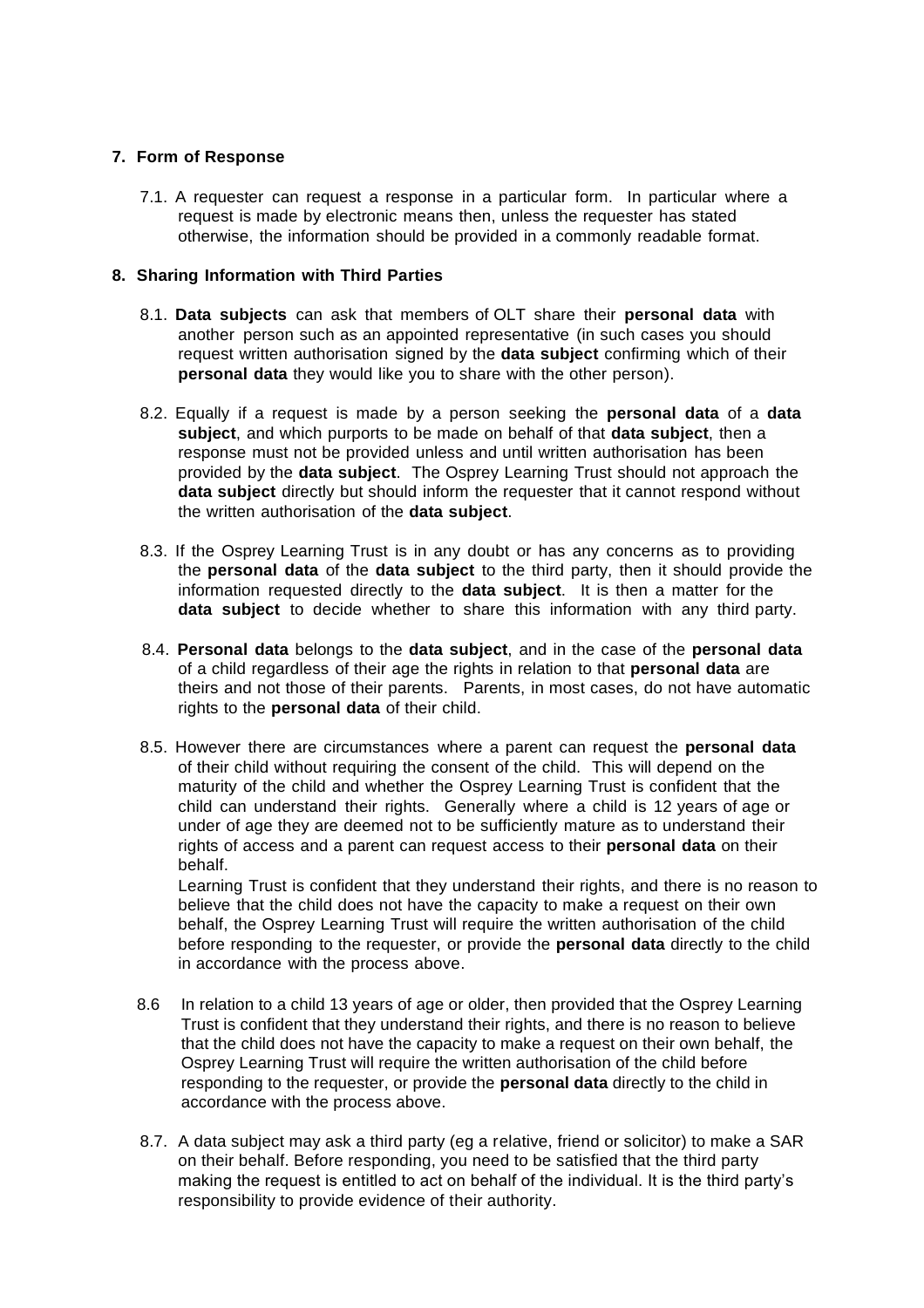8 . 8 In all cases the Osprey Learning Trust should consider the particular circumstances of the case, and the above are guidelines only.

#### **9. Withholding Information**

- 9.1. There are circumstances where information can be withheld pursuant to a SAR. These are specific exemptions and requests should be considered on a case by case basis.
- 9.2. Where the information sought contains the **personal data** of third party **data subjects** then the Osprey Learning Trust will:
	- 9.2.1. Consider whether it is possible to redact information so that this does not identify those third parties, taking into account that it may be possible to identify third parties from remaining information;
	- 9.2.2. If this is not possible, consider whether the consent of those third parties can be obtained; and
	- 9.2.3. If consent has been refused, or it is not considered appropriate to seek that consent, then to consider whether it would be reasonable in the circumstances to disclose the information relating to those third parties. If it is not then the information may be withheld.
- 9.3. So far as possible the Osprey Learning Trust will inform the requester of the reasons why any information has been withheld.
- 9.4. Where providing a copy of the information requested would involve disproportionate effort the Osprey Learning Trust will inform the requester, advising whether it would be possible for them to view the documents at the Osprey Learning Trust premises or seeking further detail from the requester as to what they are seeking, for example key word searches that could be conducted, to identify the information that is sought.
- 9.5. In certain circumstances information can be withheld from the requester, including a **data subject**, on the basis that it would cause serious harm to the **data subject** or another individual. If there are any concerns in this regard then the DPO should be consulted.

#### **10.Process for dealing with a Subject Access Request**

10.1.When a subject access request is received, the Osprey Learning Trust and its schools will: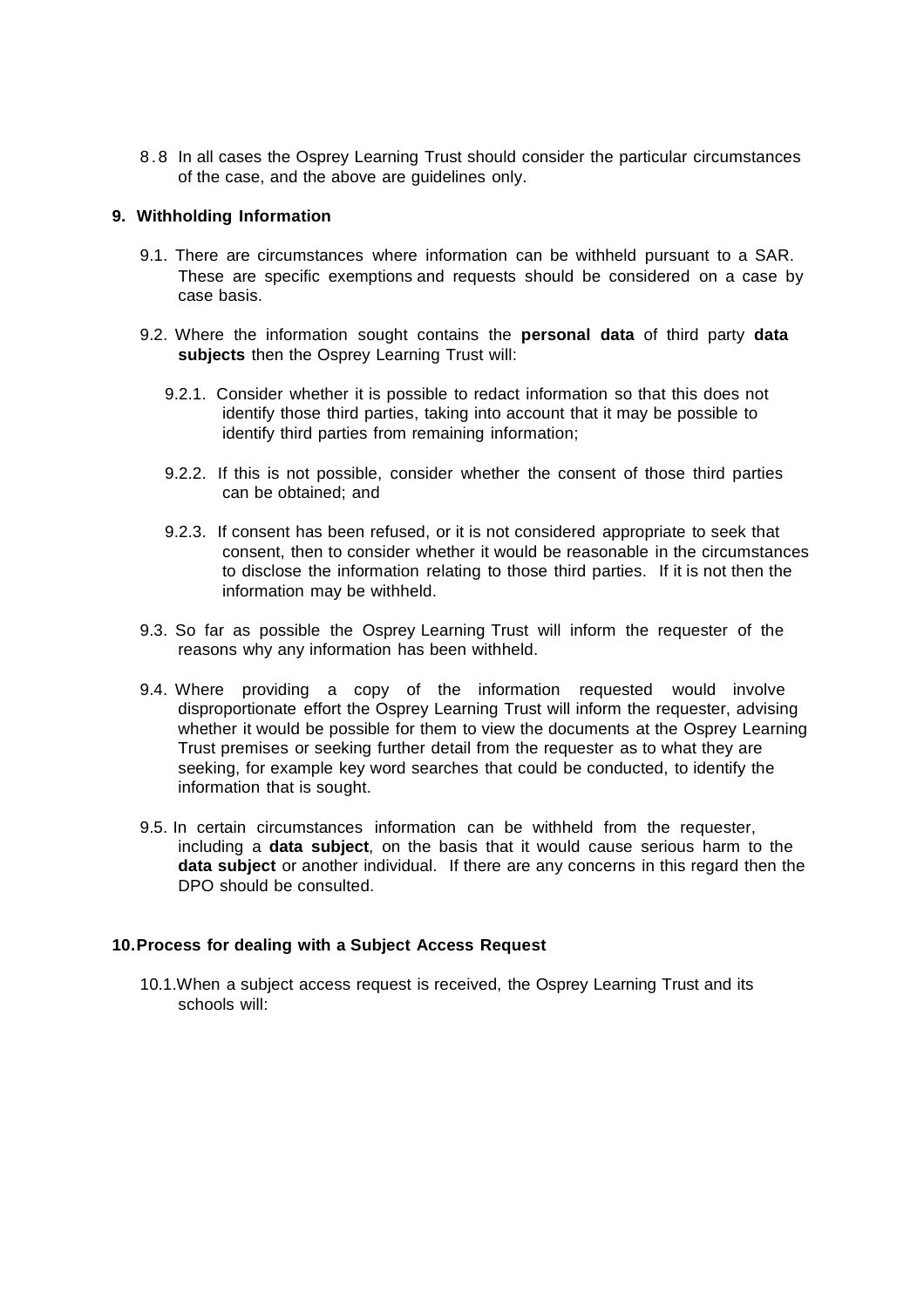- 10.1.1. notify the DPO who will be responsible for managing the response and relevant school leaders;
- 10.1.2. subject to para 6.6 above, acknowledge receipt of the request and provide an indication of the likely timescale for a response within 5 working days (see template at Annex 3);
- 10.1.3. take all reasonable and proportionate steps to identify and disclose the data relating to the request;
- 10.1.4. never delete information relating to a subject access request, unless it would have been deleted in the ordinary course of events – it is an offence to amend or delete data following receipt of a SAR that would not have otherwise been so amended or deleted;
- 10.1.5. consider whether to seek consent from any third parties which might be identifiable from the data being disclosed;
- 10.1.6. seek legal advice, where necessary, to determine whether the Osprey Learning Trust is required to comply with the request or supply the information sought;
- 10.1.7. provide a written response, including an explanation of the types of data provided and whether and as far as possible for what reasons any data has been withheld (see template at Annex 4); and
- 10.1.8. ensure that information disclosed is clear and technical terms are clarified and explained.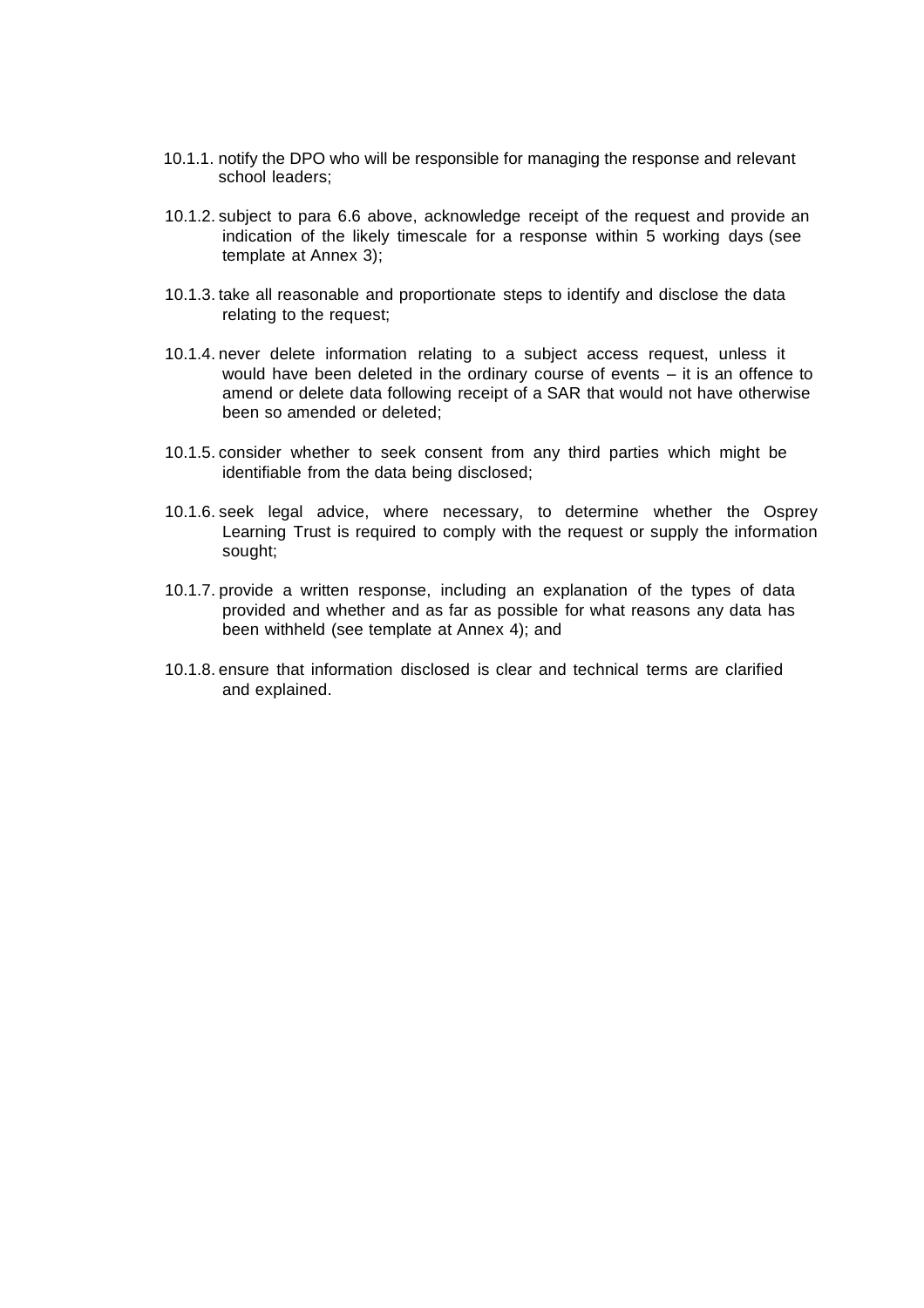**Annex 1: Key Terms and Definitions**

| <b>Term</b>      | <b>Definition</b>                                                                                                                                                                                                                                                                                                                                                                                                                                                                                                                |  |  |
|------------------|----------------------------------------------------------------------------------------------------------------------------------------------------------------------------------------------------------------------------------------------------------------------------------------------------------------------------------------------------------------------------------------------------------------------------------------------------------------------------------------------------------------------------------|--|--|
| Data subjects    | for the purpose of this policy include all living individuals about<br>whom we hold personal data. This includes pupils, our workforce,<br>staff, and other individuals. A data subject need not be a UK<br>national or resident. All data subjects have legal rights in relation to<br>their personal information                                                                                                                                                                                                               |  |  |
| Personal data    | means any information relating to an identified or identifiable<br>natural person (a data subject); an identifiable natural person is one<br>who can be identified, directly or indirectly, in particular by<br>reference to an identifier such as a name, an identification number,<br>location data, an online identifier or to one or more factors specific<br>to the physical, physiological, genetic, mental, economic, cultural<br>or social identity of that natural person                                               |  |  |
| Data controllers | are the people who or organisations which determine the purposes<br>for which, and the manner in which, any personal data is<br>processed. They are responsible for establishing practices and<br>policies in line with Data Protection Law. We are the data<br>controller of all personal data used in our business for our own<br>commercial purposes                                                                                                                                                                          |  |  |
| Processing       | is any activity that involves use of the data. It includes obtaining,<br>recording or holding the data, or carrying out any operation or set of<br>operations on the data such as collection, recording, organisation,<br>structuring, storage, adaptation or alteration, retrieval, consultation,<br>use, disclosure by transmission, dissemination or otherwise making<br>available, alignment or combination, restriction, erasure or<br>destruction. Processing also includes transferring personal data to<br>third parties |  |  |
| Workforce        | Includes, any individual employed by the Osprey Learning Trust<br>Trustsuch as staff and those who volunteer in any capacity including<br>governance members such as Directors/Trustees, Members, parent<br>representatives, hub board members; and parent helpers.                                                                                                                                                                                                                                                              |  |  |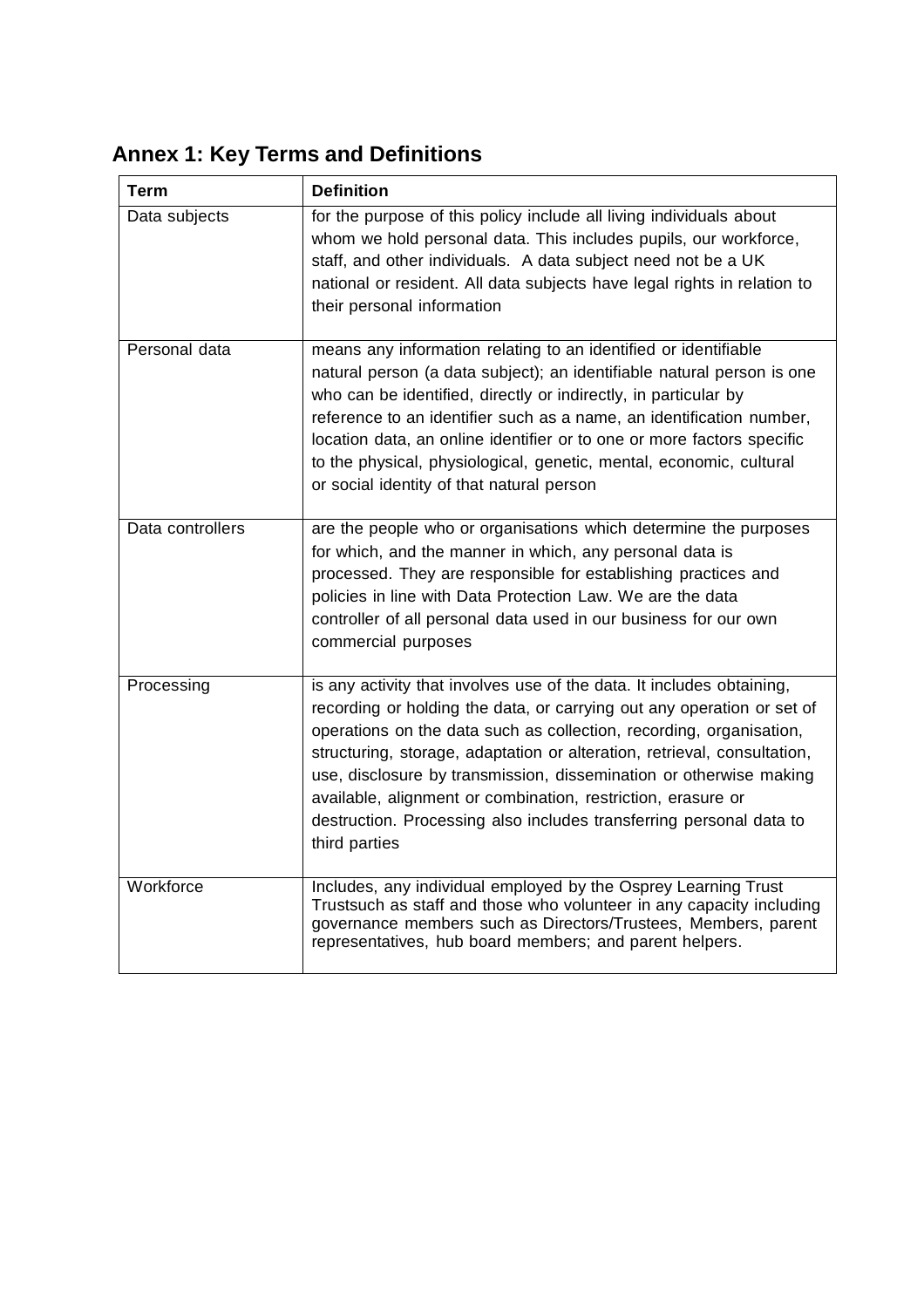



# **Annex 2 – SAR Acknowledgement (for use over holidays when the Trust schools are closed for over a month)**

[On headed notepaper of data controller]

[ADDRESSEE] [ADDRESS LINE 1] [ADDRESS LINE 2] [POSTCODE]

[DATE]

Dear [DATA SUBJECT],

#### **Acknowledgement of your data subject access request dated [DATE OF REQUEST] and notification that the [Trust] is currently closed.**

We write further to your request for details of personal data which we received on [DATE OF REQUEST]. As advised in [INSERT HERE HOW AND WHEN THE DATA SUBJECT WAS ADVISED OF THE DATES THE SCHOOL WOULD BE CLOSED] the [Trust] is [closing / closed] from xx July 20xx until xx September 20xx. Accordingly, the information you have requested is not accessible, and we will unfortunately not be able to comply with your request within one month. [OR We are unfortunately only able to provide you with the enclosed information as the remainder of the information is not accessible]

The [Trust school] will be reopening on xx September 20xx when your request will be formally acknowledged, and you will be informed about the timeframe in which a full response to your request will be provided. We apologise for any inconvenience this may cause and will contact you again on xx September 20xx.

Yours sincerely,

[NAME OF SENDER] For and on behalf of [Trust]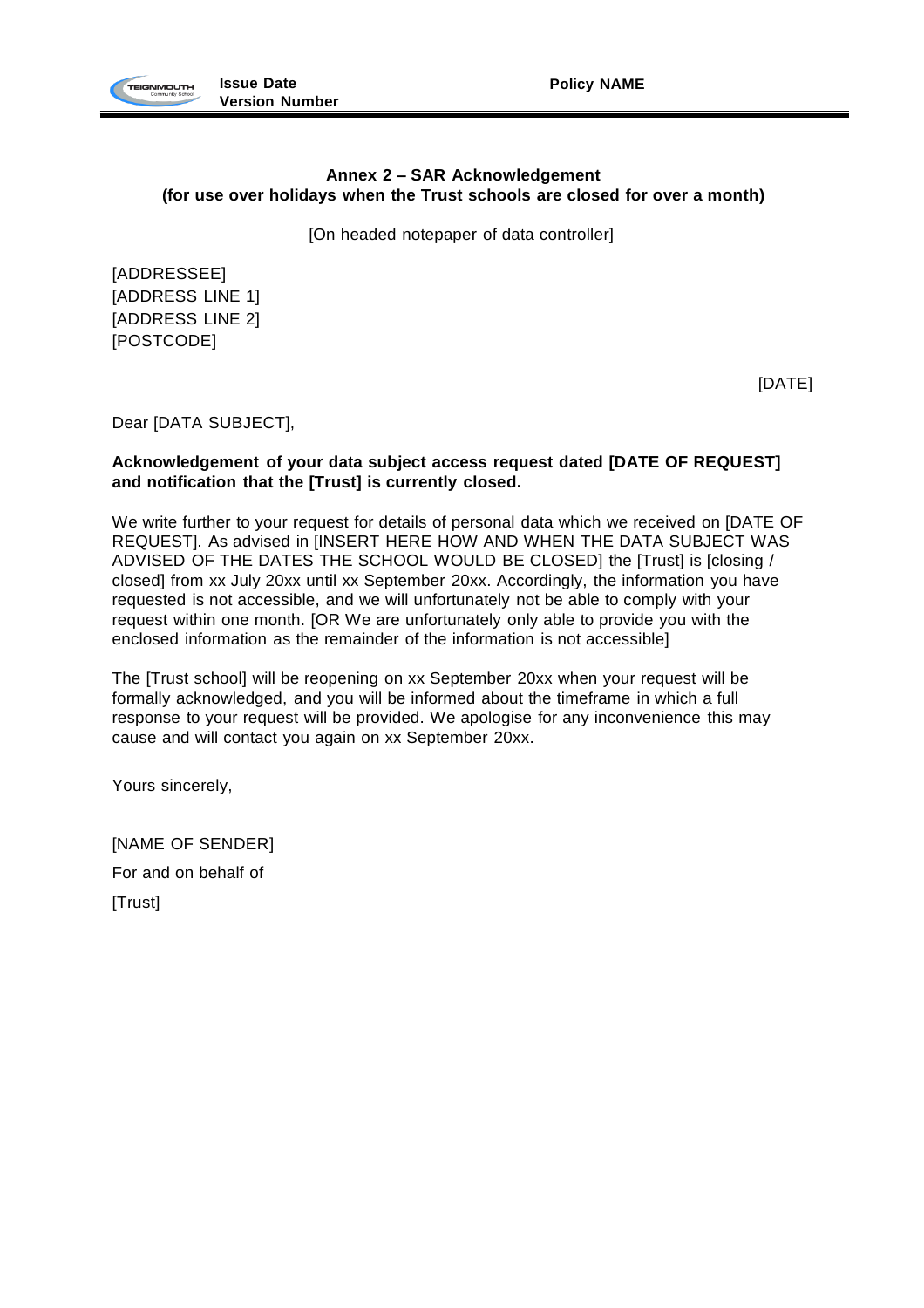

# **Annex 3 – SAR Acknowledgment Template**

[On headed notepaper of data controller]

[|ADDRESSEE] [ADDRESS LINE 1] [ADDRESS LINE 2] [POSTCODE]

Dear [NAME OF DATA SUBJECT],

[DATE]

#### **Acknowledgment of your data subject access request Reference:** [DATA SUBJECT ACCESS REQUEST REFERENCE NUMBER]

I write to acknowledge receipt of your request for personal information which we are responding to under article 15 of the UK General Data Protection Regulation.

[I also acknowledge receipt of your [IDENTIFICATION] as confirmation of your identity.]

Your request was received on [DATE] and, unless there are grounds for extending the statutory deadline of one calendar month, we expect to be able to give you a response by [DATE].

The reference for your request is [REFERENCE NUMBER], please quote this on all correspondence concerning this request.

Yours sincerely,

[NAME OF SENDER]

For and on behalf of [Trust]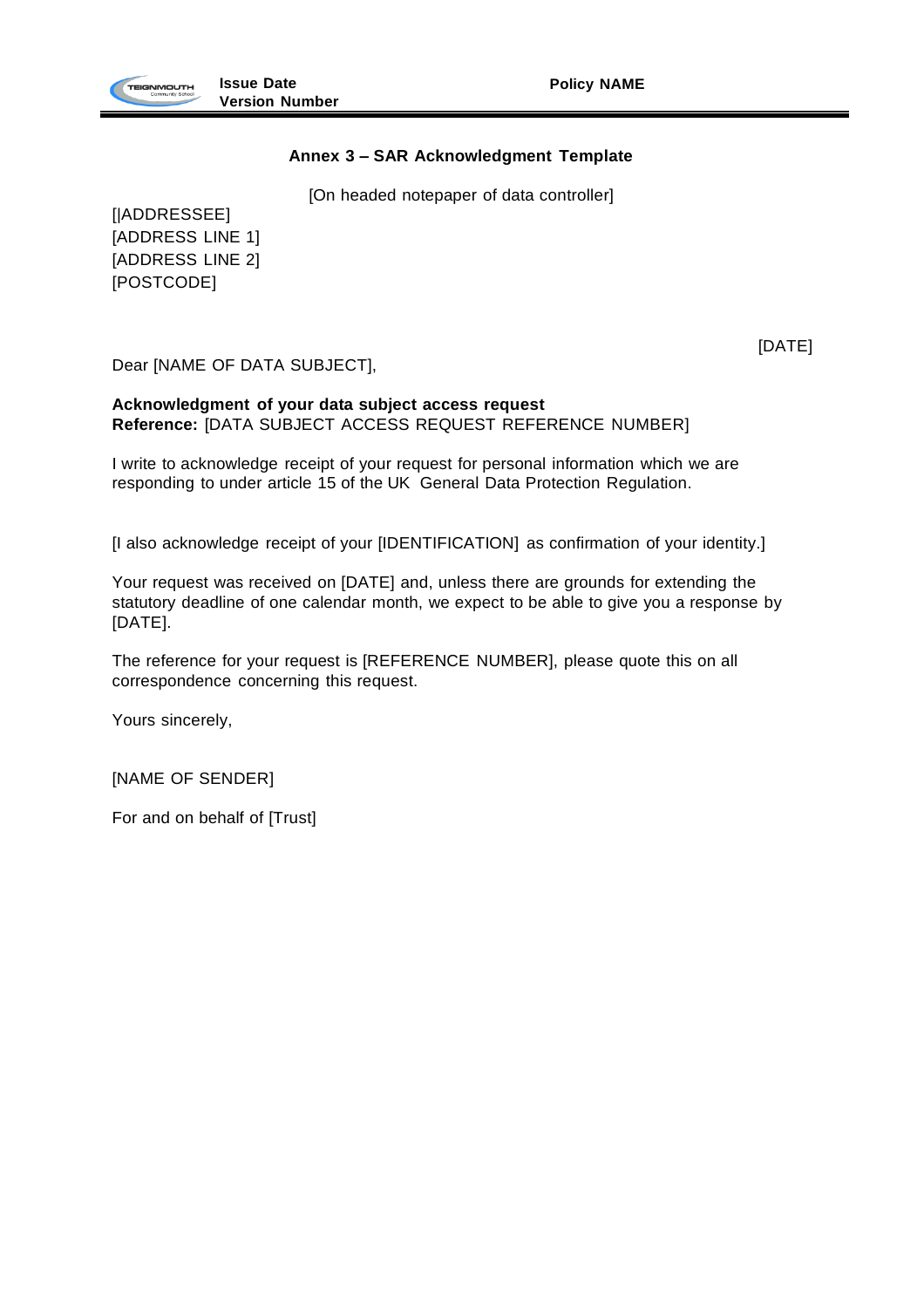

# **Annex 4 – SAR Response Template**

[On headed notepaper of data controller]

[ADDRESSEE] [ADDRESS LINE 1] [ADDRESS LINE 2] [POSTCODE]

Dear [DATA SUBJECT],

[DATE]

# **Response to your data subject access request dated [DATE OF REQUEST]**

We write further to your request for details of personal data which we hold [and our acknowledgment of [DATE WHEN REQUEST FIRST ACKNOWLEDGED BY LETTER]].

We enclose all of the data to which you are entitled under the General Data Protection Regulation (GDPR), in the following format:

[DETAILS OF FORMAT IN WHICH DATA IS PROVIDED, WITH REASONS FOR CHOOSING THE FORMAT: PAPER COPIES **OR** ELECTRONIC COPIES ON A CD OR MEMORY STICK **OR** A NEW DOCUMENT WHICH HAS BEEN CREATED AND SETS OUT THE INFORMATION THAT CONSTITUTES PERSONAL DATA. WHERE THE SAR WAS MADE BY ELECTRONIC MEANS THE RESPONSE SHOULD BE PROVIDED IN A COMMONLY USED ELECTRONIC FORM.]

We have contacted the following departments and individuals in order to locate personal data held which is within the scope of a data subject access request under article 15 of the UK GDPR:

[LIST OF DEPARTMENTS AND METHODOLOGY FOR IDENTIFYING PERSONAL DATA]

We can confirm the following in relation to the areas covered under article 15 of the UK

GDPR and data existing on the date when your request was made:

The purposes for which the personal data is processed:

[LIST OF PURPOSES]

The recipients or classes of recipients of personal data to whom the data has been or will be disclosed and the location of any recipients outside the UK:

[LIST OF RECIPIENTS (BY NAME OR GENERIC CLASS) TO WHOM DATA DISCLOSED. NOTE WHICH COUNTRIES NON-EEA RECIPIENTS PROCESS DATA IN AND STATE THE ARTICLE 46 SAFEGUARDS IN PLACE.]

The categories of personal data concerned:

[LIST CATEGORIES]

The envisaged period for which the personal data will be stored, or the criteria used to determine that period:

[LIST RETENTION PERIODS]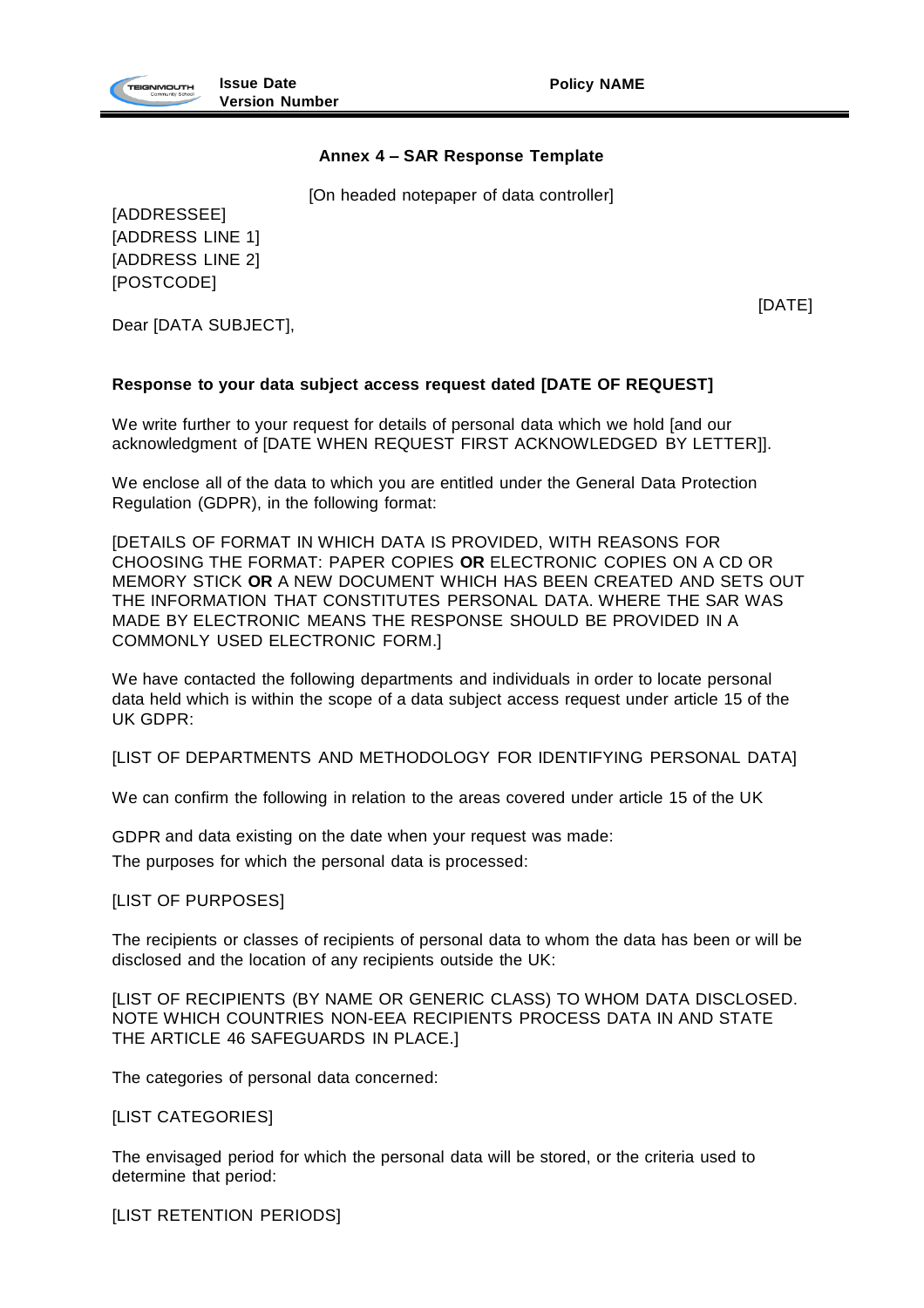Any information available to [DATA CONTROLLER] as to the source of the data:

[SOURCES OF DATA HELD]

[The following automated decision making is applied to the personal data:

[IDENTIFY AUTOMATED DECISION MAKING INCLUDING PROFILING AND PROVIDE MEANINGFUL INFORMATION ABOUT THE LOGIC INVOLVED AS WELL AS THE SIGNIFICANCE AND THE ENVISAGED CONSEQUENCES OF SUCH PROCESSING FOR THE DATA SUBJECT]

You have the following rights under the GDPR.

- The right to request rectification of inaccurate personal data;
- In limited circumstances, the right to:
	- o request erasure of the personal information;
	- o request restriction of processing of the personal information; or
	- o object to the processing of the personal information.

[You will note that some of the information has been redacted. The reason for this is that the redacted information relates to [a] third part[y/ies] who have not consented to the sharing of their information with you].

[Some information has not been provided as it is covered by the following exemptions: LIST EXEMPTIONS APPLIED]

If you are unhappy with this response, and believe [Trust] has not complied with legislation, please ask for a review by [following our complaints process; details can be found on our website at [LINK] **OR** by contacting [INDIVIDUAL (COULD BE DPO OR OTHER APPROPRIATE POSITION)]].

If you still remain dissatisfied following an internal review, you can appeal to the Information Commissioner, who oversees compliance with data protection law. You should write to: Customer Contact, Information Commissioner's Office, Wycliffe House, Water Lane, Wilmslow, Cheshire, SK9 5AF.

Yours sincerely,

[NAME] [For and on behalf of [Trust]